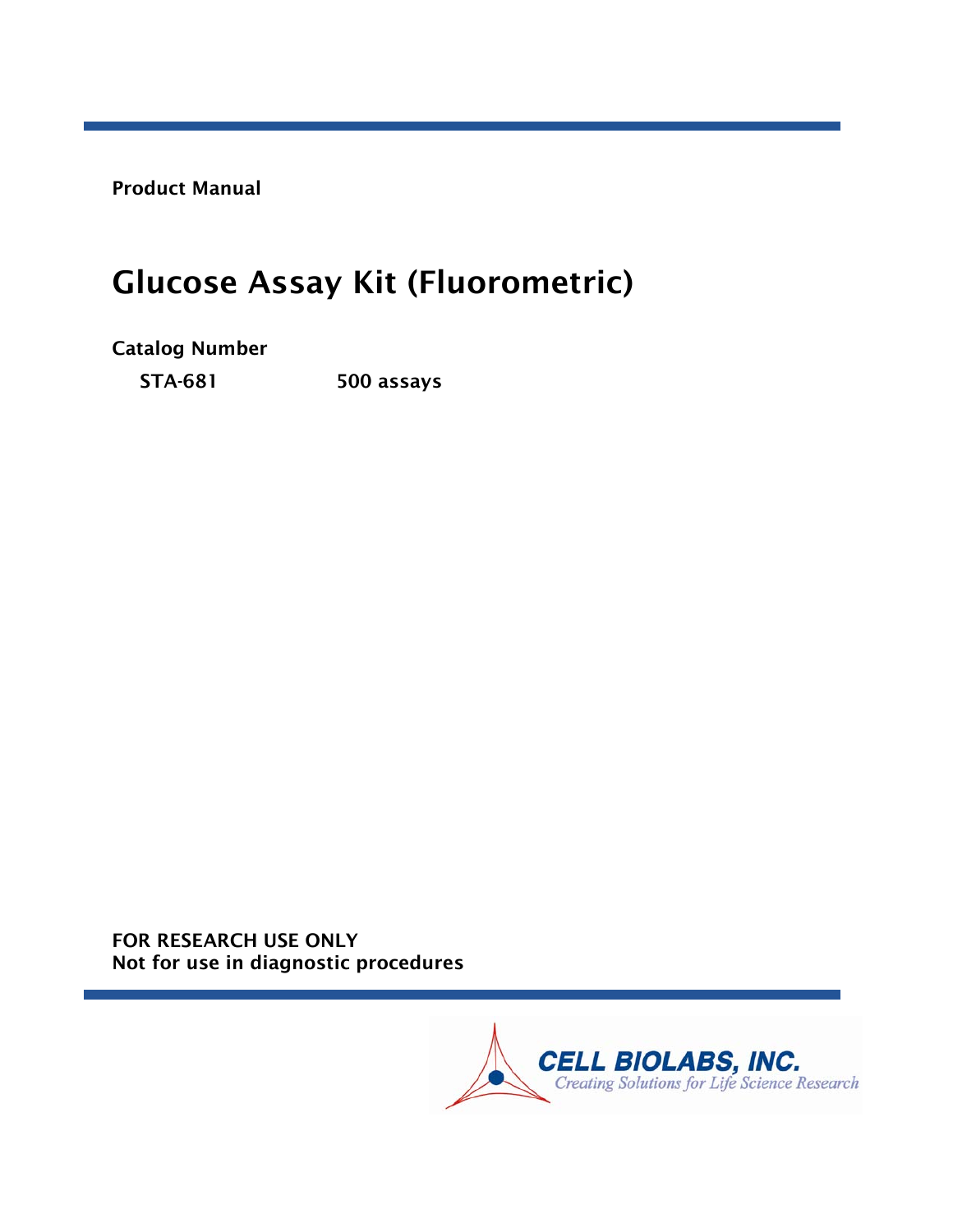# **Introduction**

Glucose is a sugar used as an important source of energy in plants, prokaryotes and eukaryotes via processes such as respiration and fermentation. In plants, algae, and cyanobacteria, the energy of light is synthesized into the storage form of sugars such as glucose. More specifically, in a downstream process known as the Calvin cycle, carbon dioxide is incorporated into organic carbon compounds, like ribulose bisphosphate. Using ATP and NADPH from upstream light-dependent reactions, the resulting compounds are then reduced and removed to form further carbohydrates, such as glucose.

In animals, through the process of glycolysis followed by the citric acid cycle, glucose is broken down to water and  $CO<sub>2</sub>$ , resulting in energy from ATP formation. Glucose is often stored as a polymer such as glycogen. In humans, glucose is commonly measured in blood samples. Bloodstream levels of glucose are normally under tight regulation (Table 1); however, high levels measured in fasting individuals may indicate prediabetes or diabetes.

|                         |         | <b>Blood Glucose Range</b> |  |  |
|-------------------------|---------|----------------------------|--|--|
| Animal                  | (mg/dL) | (mM)                       |  |  |
| Human                   | 79-110  | 4.4-6.1                    |  |  |
| Cow                     | 42-75   | $3.7 - 6.6$                |  |  |
| Sheep                   | 44-81   | $3.9 - 7.2$                |  |  |
| Goat                    | 48-76   | $4.2 - 6.7$                |  |  |
| Cat                     | 61-124  | 5.4-11.0                   |  |  |
| Dog                     | 62-108  | $5.5 - 9.5$                |  |  |
| Horse                   | 62-114  | $5.5 - 10.1$               |  |  |
| Pig                     | 66-116  | 5.8-10.3                   |  |  |
| Rabbit                  | 75-155  | 6.6-13.7                   |  |  |
| Llama                   | 90-140  | 8.0-12.4                   |  |  |
| <b>Mountain Goat</b>    | 26-181  | $2.3 - 16.0$               |  |  |
| Beluga Whale            | 94-115  | 8.3-10.2                   |  |  |
| <b>White Rhinoceros</b> | 28-140  | $2.5 - 12.4$               |  |  |
| Harp Seal               | 88-218  | $7.8 - 19.3$               |  |  |
| <b>Hooded Seal</b>      | 135-283 | 11.9-25.0                  |  |  |

**Table 1. Range of blood glucose levels in common animals (Ref. 1).**

Cell Biolabs' Glucose Assay Kit is a simple fluorometric assay that measures the amount of total glucose present in foods or biological samples in a 96-well microtiter plate format. Each kit provides sufficient reagents to perform up to 500 assays, including blanks, glucose standards and unknown samples. Sample glucose concentrations are determined by comparison with a known glucose standard. The kit has a detection sensitivity limit of  $1.56 \mu$ M glucose.

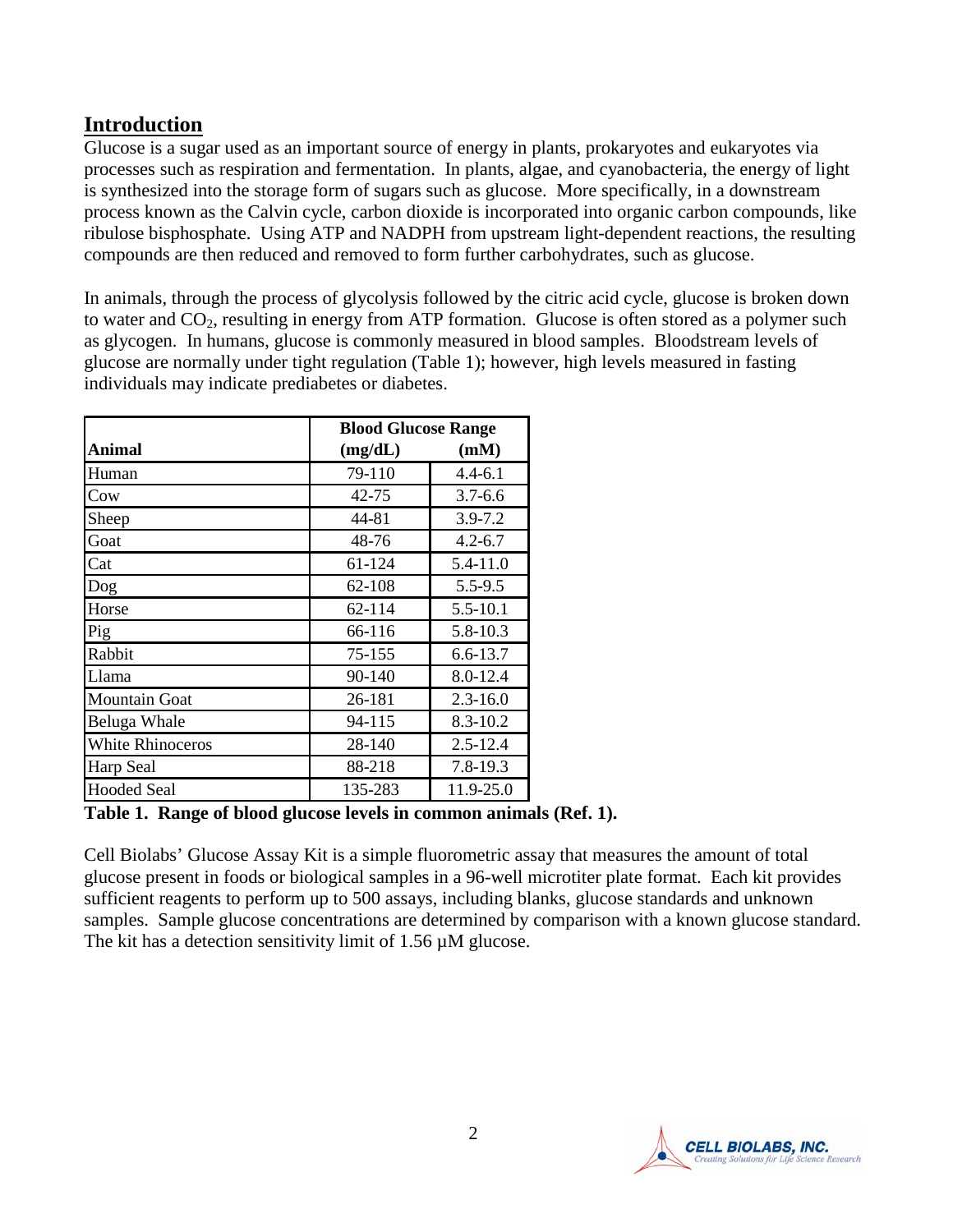#### **Assay Principle**

Cell Biolabs' Total Glucose Assay Kit measures total glucose within food or biological samples. Glucose is oxidized by glucose oxidase into D-gluconic acid plus hydrogen peroxide. The hydrogen peroxide is then detected with a highly specific fluorometric probe. Horseradish peroxidase catalyzes the reaction between the probe and hydrogen peroxide, which bind in a 1:1 ratio. Samples are compared to a known concentration of glucose standard within the 96-well microtiter plate format. Samples and standards are incubated for 45 minutes and then read with a standard 96-well fluorometric plate reader (Figure 1).



**Figure 1. Glucose assay principle.**

#### **Related Products**

- 1. STA-398: Free Glycerol Assay Kit (Colorimetric)
- 2. STA-399: Free Glycerol Assay Kit (Fluorometric)
- 3. STA-670: Homocysteine ELISA Kit
- 4. STA-671: S-Adenosylhomocysteine (SAH) ELISA Kit
- 5. STA-672: S-Adenosylmethionine (SAM) ELISA Kit
- 6. STA-671-C: S-Adenosylmethionine (SAM) ELISA and S-Adenosylhomocysteine (SAH) ELISA Combo Kit
- 7. STA-674: Glutamate Assay Kit
- 8. STA-675: Hydroxyproline Assay Kit
- 9. STA-680: Glucose Assay Kit (Colorimetric)
- 10. STA-682: Total Carbohydrate Assay Kit

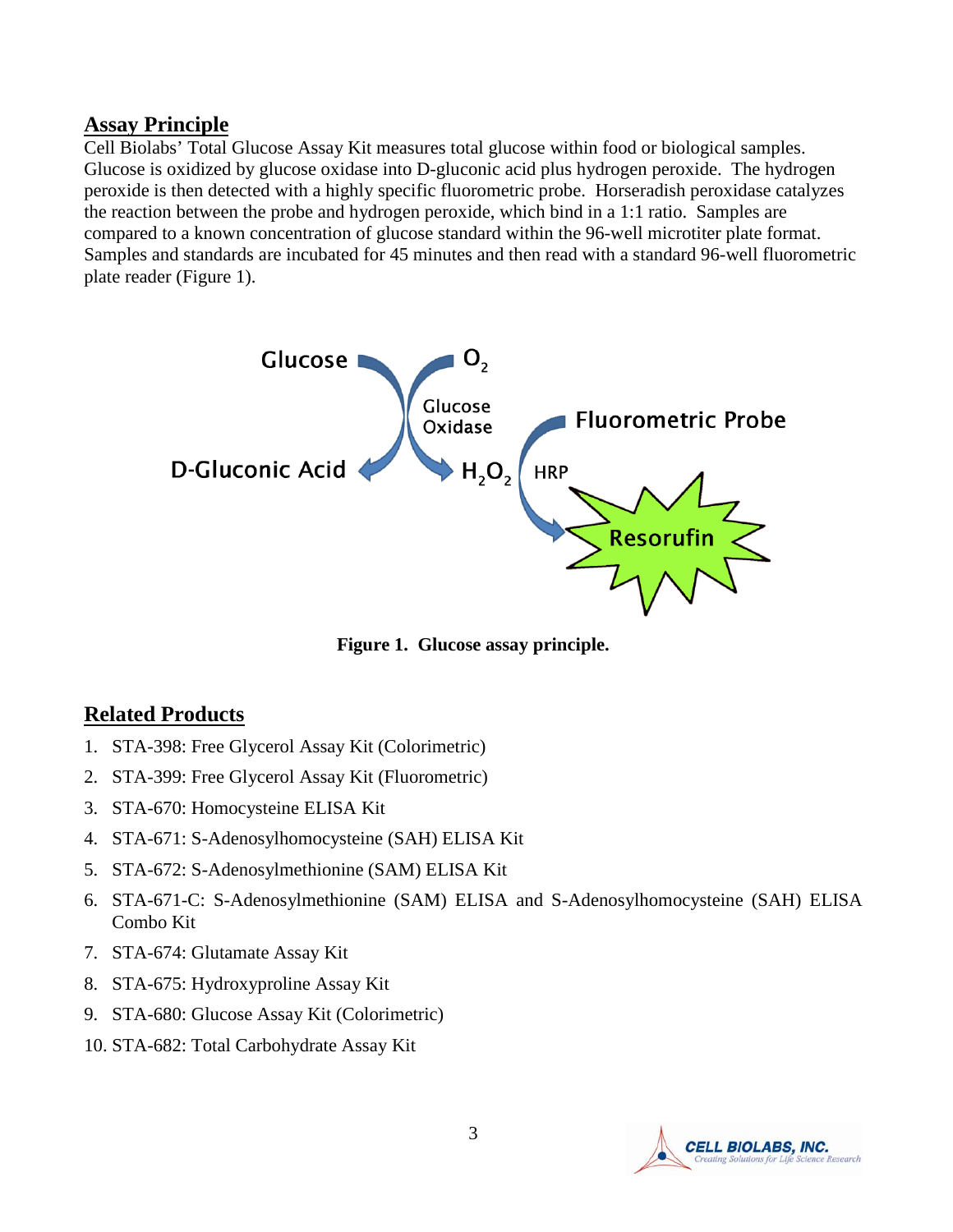# **Kit Components**

- 1. Glucose Standard (Part No. 268001): One 500 µL tube at 400 mM
- 2. 10X Assay Buffer (Part No. 268002): One 25 mL bottle
- 3. Fluorometric Probe (Part No. 268101): One 250 µL amber tube
- 4. HRP (Part No. 234402): One 100 μL tube at 100 U/mL
- 5. Glucose Oxidase (Part No. 268504): One 500 µL tube at 200 U/mL

*Note: One unit is defined as the amount of enzyme that will oxidize 1.0 micromole of beta-D-glucose to D-gluconic acid and hydrogen peroxide per minute at pH 5.1 at 35°C.*

# **Materials Not Supplied**

- 1. Distilled or deionized water
- 2. 1X PBS
- 3. 10 μL to 1000 μL adjustable single channel micropipettes with disposable tips
- 4. 50 μL to 300 μL adjustable multichannel micropipette with disposable tips
- 5. Standard 96-well fluorescence black microtiter plate and/or black cell culture microplate
- 6. Multichannel micropipette reservoir
- 7. Fluorescence microplate reader capable of reading excitation in the 530-570 nm range and emission in the 590-600 nm range.

#### **Storage**

Upon receipt, store the Glucose Standard, Fluorometric Probe, HRP, and Glucose Oxidase at -20ºC. The Fluorometric Probe is light sensitive and must be stored accordingly. Avoid multiple freeze/thaw cycles. Store the 10X Assay Buffer at room temperature.

## **Preparation of Reagents**

- 1X Assay Buffer: Dilute the stock 10X Assay Buffer 1:10 with deionized water for a 1X solution. Stir or vortex to homogeneity.
- Reaction Mix: Prepare a Reaction Mix by diluting the Fluorometric Probe 1:100, HRP 1:500, and Glucose Oxidase 1:50 in 1X Assay Buffer. For example, add 50 μL Fluorometric Probe stock solution, 10 μL HRP stock solution, and 100 μL of Glucose Oxidase to 4.84 mL 1X Assay Buffer for a total of 5 mL. The above example Reaction Mix volume is enough for 100 assays. The Reaction Mix is stable for 1 day at 4ºC.

*Note: Prepare only enough for immediate use by scaling the above example proportionally.*

## **Preparation of Samples**

• Cell culture supernatants: Cell culture media formulated with glucose should be avoided. To remove insoluble particles, centrifuge at 10,000 rpm for 5 min. The cell conditioned media may be assayed directly or diluted as necessary. Prepare the Glucose standard curve in non-conditioned media without glucose.

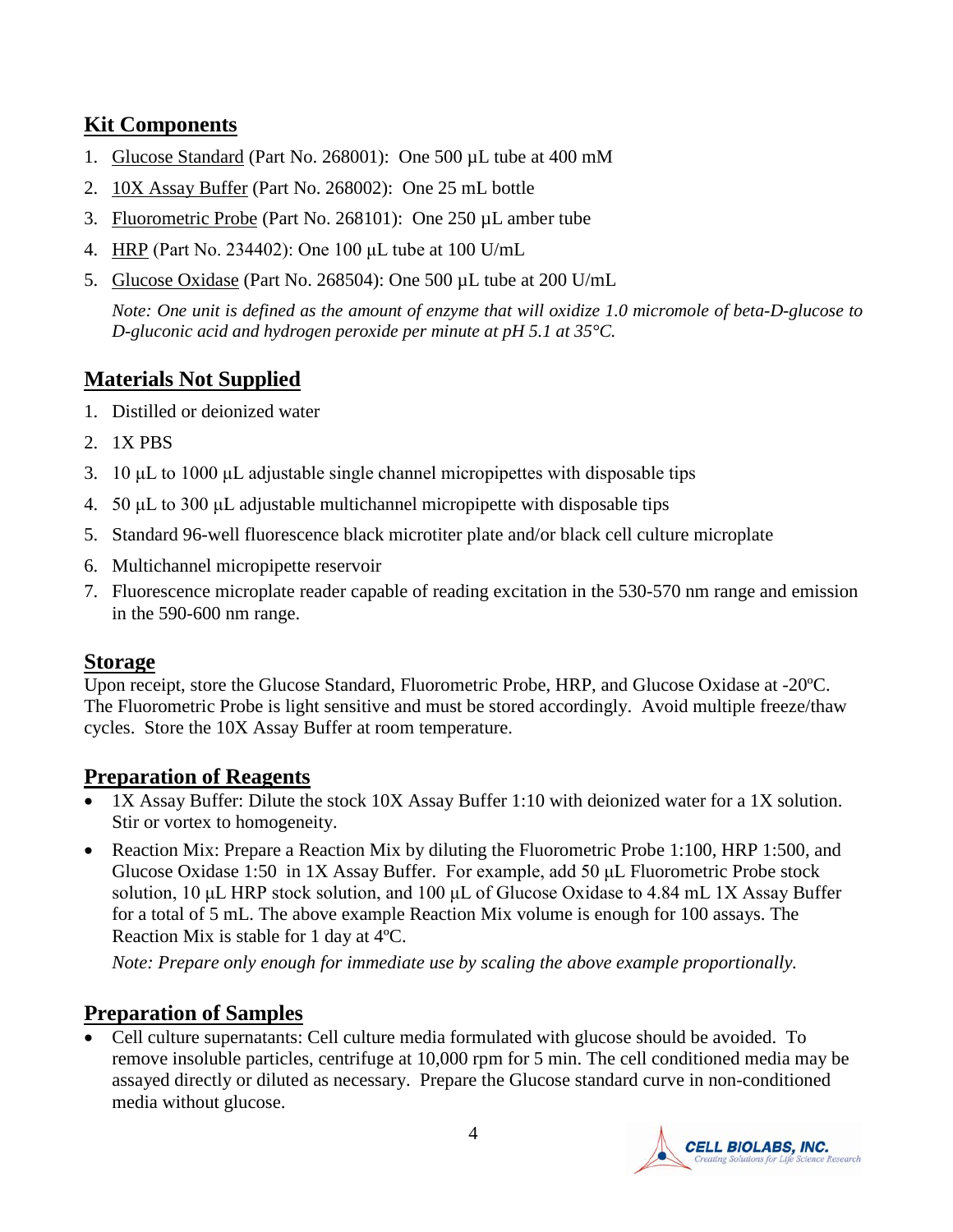*Note: Maintain pH between 7 and 8 for optimal working conditions as the Fluorometric Probe is unstable at high pH (>8.5).*

- Tissue lysates: Sonicate or homogenize tissue sample in cold PBS or 1X Assay Buffer and centrifuge at 10000 x g for 10 minutes at 4°C. Perform dilutions in 1X Assay Buffer.
- Cell lysates: Resuspend cells at  $1-2 \times 10^6$  cells/mL in PBS or 1X Assay Buffer. Homogenize or sonicate the cells on ice. Centrifuge to remove debris. Cell lysates may be assayed undiluted or diluted as necessary in 1X Assay Buffer.
- Serum, plasma or urine: To remove insoluble particles, centrifuge at 10,000 rpm for 5 min. Dilute the supernatant from 1:50 to 1:200 with 1X Assay Buffer just prior to performing the assay.

#### *Notes:*

- *All samples should be assayed immediately or stored at -80°C for up to 1-2 months. Run proper controls as necessary. Optimal experimental conditions for samples must be determined by the investigator. Always run a standard curve with samples.*
- *Samples with NADH concentrations above 10 μM and glutathione concentrations above 50 μM will oxidize the Fluorometric Probe and could result in erroneous readings. To minimize this interference, it is recommended that superoxide dismutase (SOD) be added to the reaction at a final concentration of 40 U/mL (Votyakova and Reynolds, Ref. 2).*
- *Avoid samples containing DTT or β-mercaptoethanol since Resorufin is not stable in the presense of thiols (above 10 μM).*

# **Preparation of Standard Curve**

Prepare fresh Glucose standards before use by diluting in 1X Assay Buffer. First, dilute the stock Glucose Standard 400 mM solution 1:10 in 1X Assay Buffer for a 40 mM Glucose Solution (e.g. add 5 μL of the stock 400 mM Glucose Standard to 45 μL of 1X Assay Buffer). Use the 40 mM Glucose Solution to prepare a series of the remaining Glucose standards according to Table 1 below.

| <b>Standard</b><br><b>Tubes</b> | 40 mM Glucose<br><b>Solution</b><br>$(\mu L)$ | <b>1X Assay Buffer</b><br>$(\mathsf{\mu L})$ | Glucose $(\mu M)$ | <b>Glucose</b><br>(mg/dL) |
|---------------------------------|-----------------------------------------------|----------------------------------------------|-------------------|---------------------------|
|                                 |                                               | 1596                                         | 100               | 1.8                       |
| 2                               | 250 of Tube $#1$                              | 250                                          | 50                | 0.9                       |
| 3                               | 250 of Tube $#2$                              | 250                                          | 25                | 0.45                      |
| 4                               | 250 of Tube $#3$                              | 250                                          | 12.5              | 0.225                     |
| 5                               | $250$ of Tube #4                              | 250                                          | 6.25              | 0.113                     |
| 6                               | $250$ of Tube #5                              | 250                                          | 3.13              | 0.056                     |
|                                 | $250$ of Tube #6                              | 250                                          | 1.56              | 0.028                     |
| 8                               |                                               | 250                                          |                   |                           |

**Table 2. Preparation of Glucose Standards**

# **Assay Protocol**

1. Prepare and mix all reagents thoroughly before use. Each sample, including unknowns and standards, should be assayed in duplicate or triplicate.

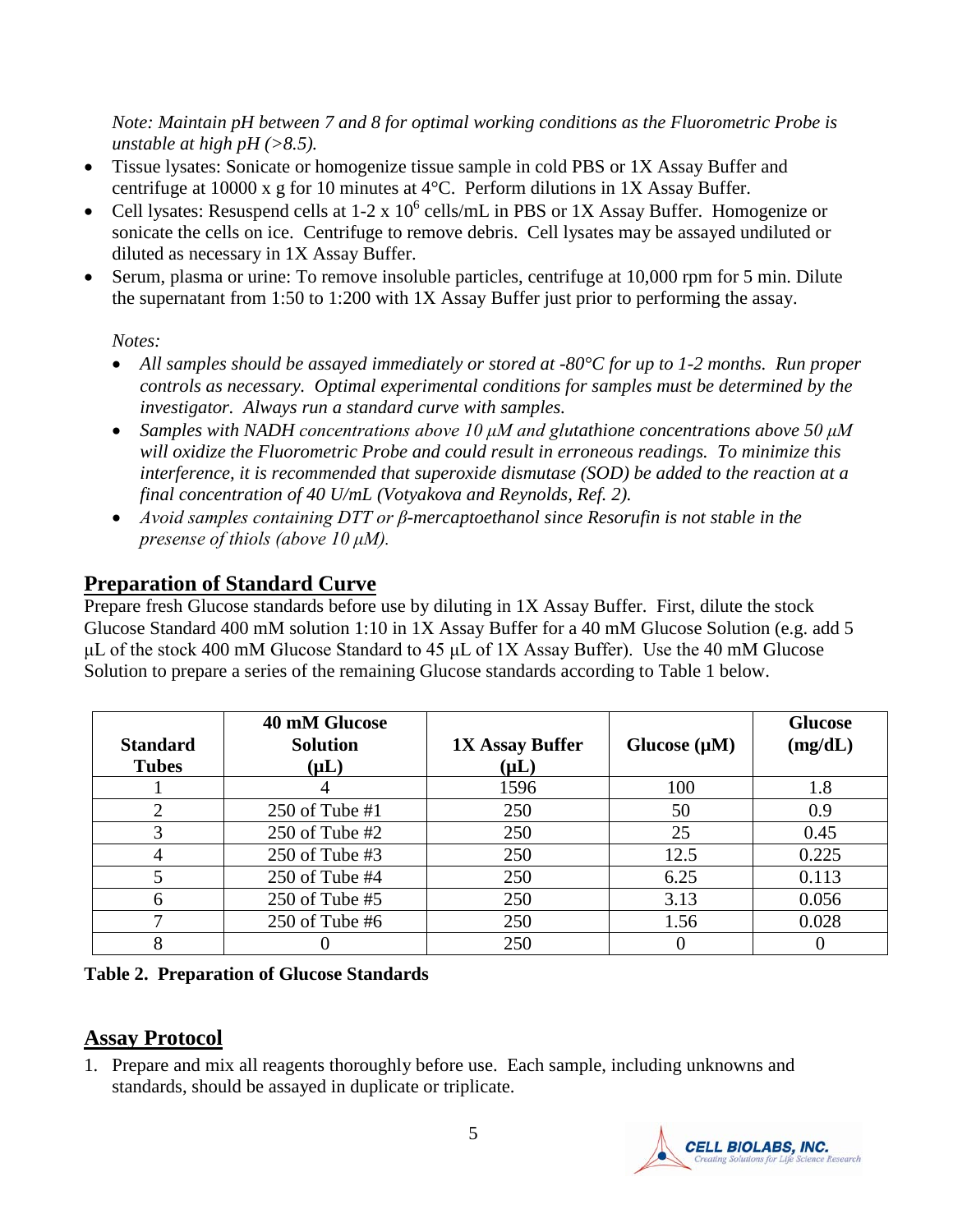- 2. Add 50 µL of each glucose standard or unknown sample into wells of a black microtiter plate suitable for a fluorescence plate reader.
- 3. Add 50 µL of Reaction Mix to each well. Mix the well contents thoroughly and incubate for 30-45 minutes at 37ºC protected from light.

*Note: This assay is continuous (not terminated) and therefore may be measured at multiple time points to follow the reaction kinetics.*

- 4. Read the plate with a fluorescence microplate reader equipped for excitation in the 530-570 nm range and for emission in the 590-600 nm range.
- 5. Calculate the concentration of glucose within samples by comparing the sample RFU to the standard curve.

# **Example of Results**

The following figures demonstrate typical Glucose Assay Kit (Fluorometric) results. One should use the data below for reference only. This data should not be used to interpret or calculate actual sample results.



**Figure 2: Glucose standard curve.** 

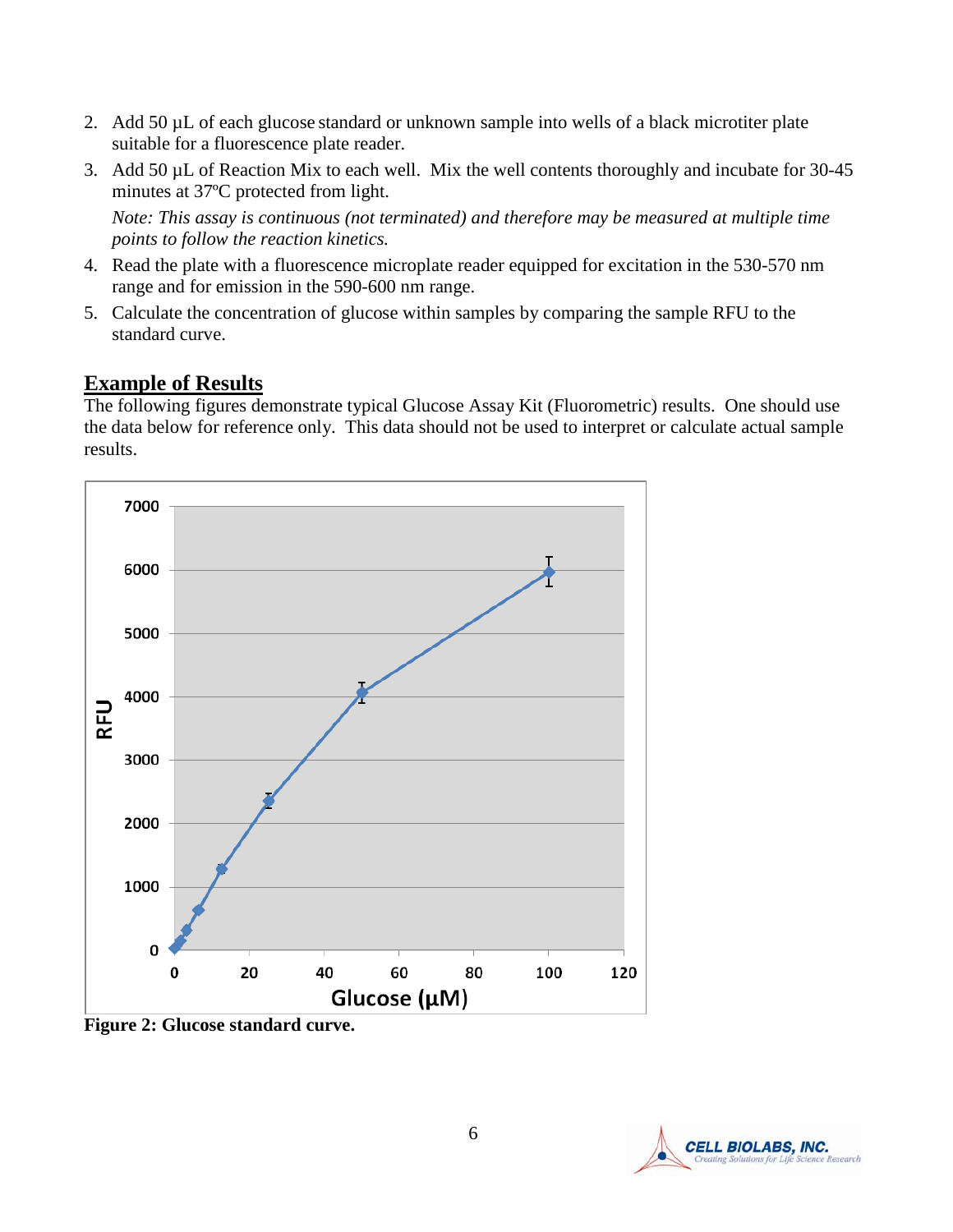

**Figure 3: Glucose detection in human serum using the Glucose Assay Kit (Fluorometric).** 

#### **References**

- 1. Kahn, C. M., ed. (2005) *Merck Veterinary Manual (9th ed.).* Whitehouse Station: Merck & Co.
- 2. Votyakova TV, and Reynolds IJ (2001) *Neurochem*. **79**:266.
- 3. Aranoff S.L., Berkowitz K., Shreiner B., and Want L. (2004) *Diabet. Spectrum* **17:**183-190.
- 4. McMillan J.M. (1990) *Clin. Methods 3rd Ed: The History, Physical, and Lab. Examinations.* **Ch. 141**: 662-665.
- 5. Alonso M.D., Lomako J., Lomako W.M, and Whelan W.J. (1995) *Faseb J.,* **9**:1126-1137.
- 6. Shao J., Wang Z, Yang T., Ying H., Zhang Y, and Liu S. (2015) *Int. J., Endocrinol.* **2015**: 1-9.

## **Recent Product Citation**

Kuang, R. et al. (2017). GLUT3 upregulation promotes metabolic reprogramming associated with antiangiogenic therapy resistance. *JCI Insight*. **2**(2):e88815. doi: 10.1172/jci.insight.88815.